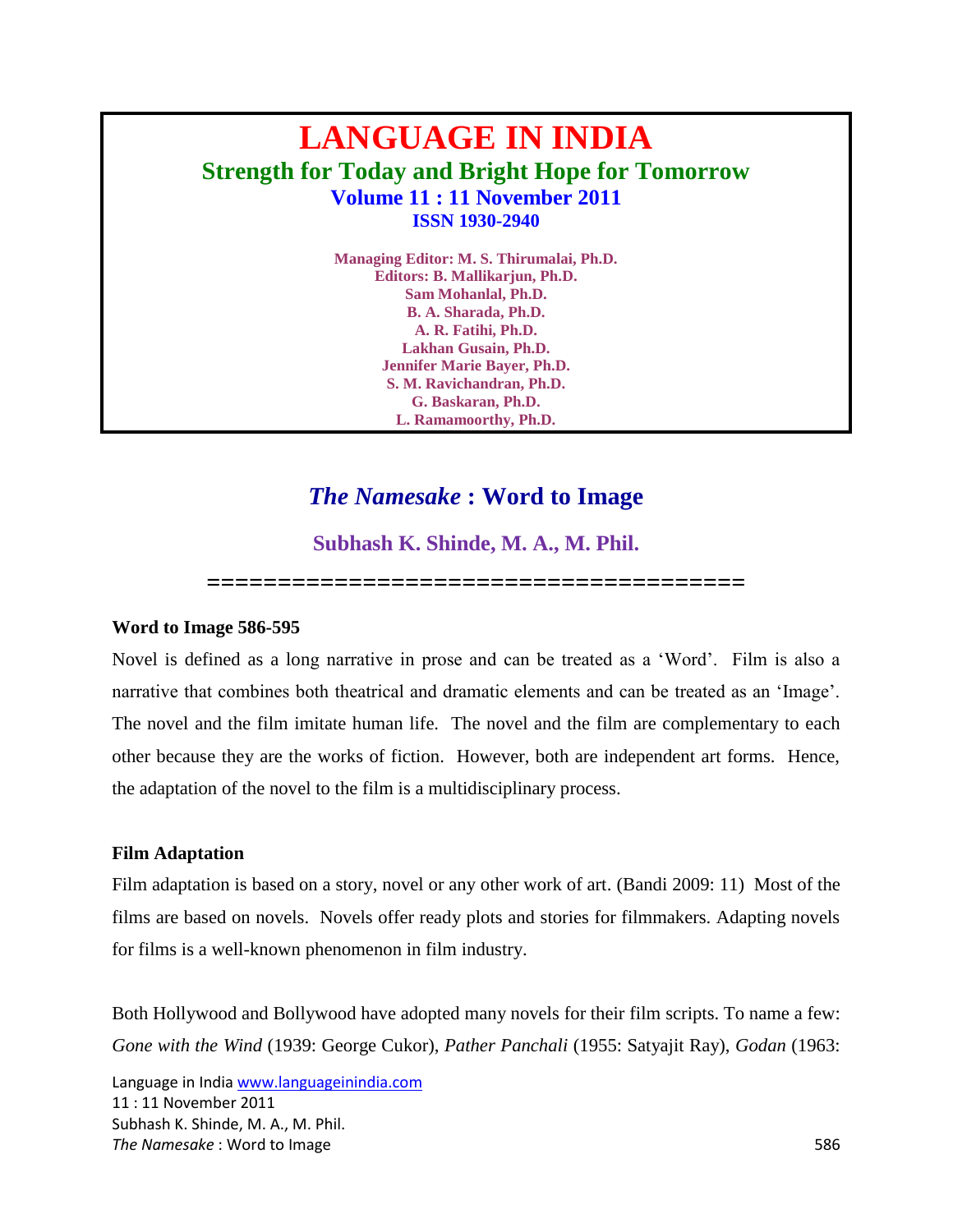Trilok Jetley), *Samskara* (1970: Pattabhi Rama Reddy), *The Godfather* (1972: Francis Coppola), *Train to Pakistan* (1997: Pamela Rooks), *The Namesake* (2007: Mira Nair) and so on.

Recently, Christian Colson has adopted the novel *Q & A* (2005) by Vikas Swarup for the film *Slumdog Millionaire* (2008). This film adaptation has won eight Oscar Awards.

The film adaptation process is the study of 'Word to Image'.

# **Focus of the Paper: Film Adaptation of Jhumpa Lahiri's Novel** *The Namesake* **into Mira Nair's Film** *The Namesake*

The present research paper is an attempt to explore the film adaptation of Jhumpa Lahiri's novel *The Namesake* (2003) to Mira Nair"s film *The Namesake* (2007). The research question is: What is the relationship between the novel *The Namesake* and its film adaptation? The hypothesis is that the novel and its film adaptation have many similarities and differences.

As already mentioned, the objective of the research paper is to explore the film adaptation of the novel *The Namesake*. Jhumpa Lahiri is an Indian emigrant to the United Kingdom and the United States. Her permanent dislocation from her motherland and a sense of uprootedness which she must have witnessed in the foreign countries has become a major theme in most of her published literary materials including *Interpreter of Maladies* (1999) and *The Namesake* (2003). In short, her individual life and her creative literature are two sides of the same coin. There are many biographical elements which force me to tell something about her life.

## **Jhumpa Lahiri: A Short Biography**

Language in Indi[a www.languageinindia.com](http://www.languageinindia.com/) 11 : 11 November 2011 Subhash K. Shinde, M. A., M. Phil. **The Namesake** : Word to Image 587 Jhumpa Lahiri (born in1967) is one of the young authors writing upon the theme of Diaspora. She is an American author belonging to the Bengali Indian community. Recently, the US President Barack Obama has appointed her as a member of American Arts and Humanities Committee. She is a prominent writer who deals with the major theme of the problem of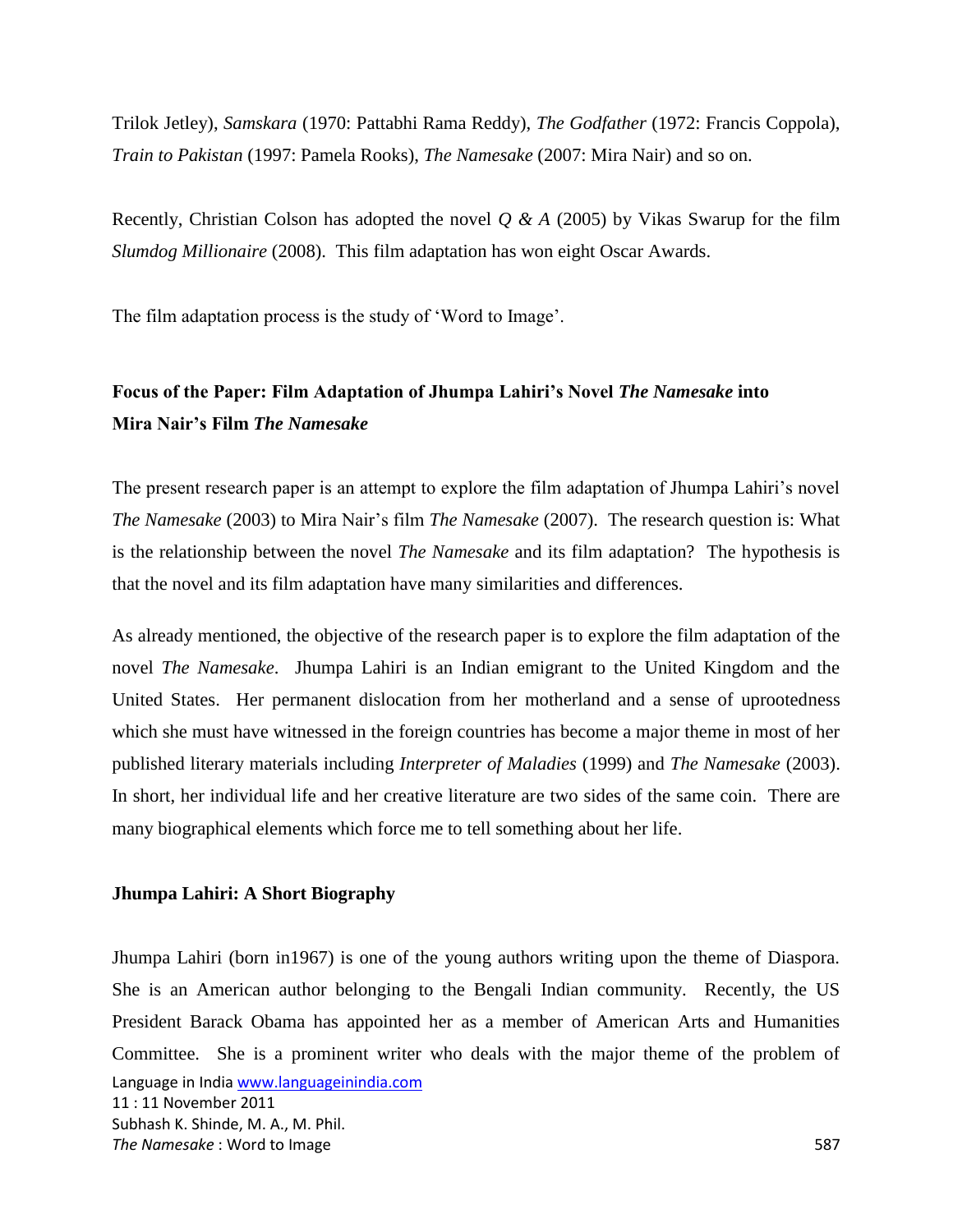emigrants, which is an outcome of her own life. She has been awarded the Pulitzer Prize for fiction in 2000 for her debut collection of short stories entitled *Interpreter of Maladies* (1999)*.*  Her first novel *The Namesake* made her more popular. This diasporic novel was adapted for the popular film of the same name. It is released on  $7<sup>th</sup>$  March, 2007.



*The Namesake* **in 'Words'**

**Cover of the Novel**

The novel is a realistic one. It takes place in different places in India and the United States and depicts the life of an ordinary Indian family that emigrated to America. The novel begins with Ashima Ganguli standing in her kitchen. She is at the verge of her first pregnancy. She gives birth to a baby boy. Ashoke, the father, decides baby"s name would be Gogol. Then after some years Sonia is born.

Gogol has been uncomfortable with his name because it is neither Indian nor American. Ashoke gives Gogol a copy of *The Short Stories of Nikolai Gogol* on his fourteenth birthday. Gogol changes his name legally and chooses to call himself Nikhil. Gogol feels guilty when his father tells him about the train accident and his miraculous escape.

Language in Indi[a www.languageinindia.com](http://www.languageinindia.com/) 11 : 11 November 2011 Subhash K. Shinde, M. A., M. Phil. **The Namesake** : Word to Image 588 **588**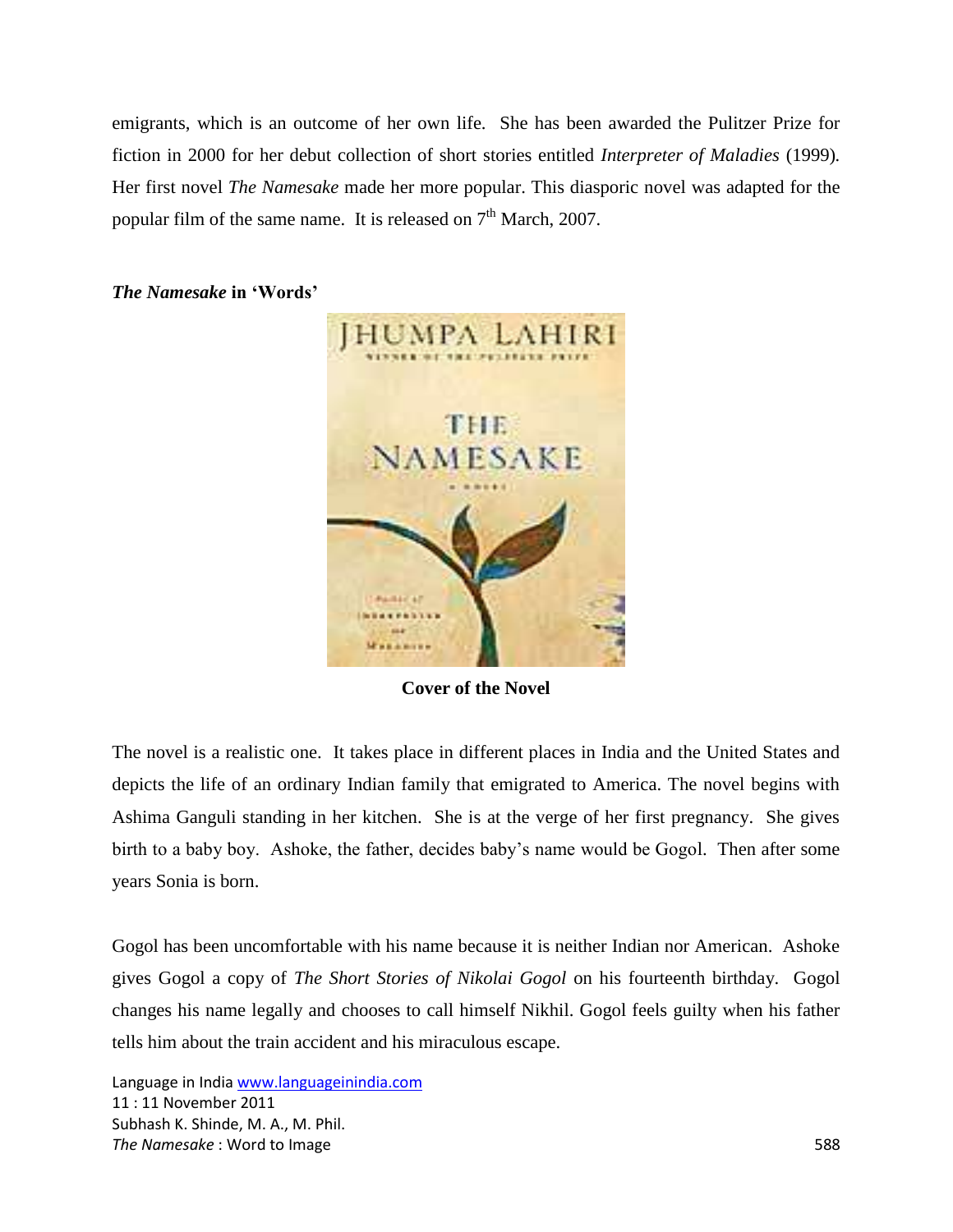In his early twenties, Gogol has had affairs with several American girls Ruth and Maxine before marriage. He takes seriously the warning of his parents that marriages of Bengali boy and American girls end up in divorce, and marries Moushumi which nonetheless meets the same fate. Meanwhile, he was informed that his father had had a massive heart attack and had died. At the end of the novel, Gogol opens the book and begins to read the story *The Overcoat* which had been read by his father at the time of the train crash.



#### *The Namesake* **in 'Image'**

# **Poster of the Film**

The film also shifts between India and the United States. It begins with a train accident. Ashima (actress: Tabu) is singing a classical song. Her marriage is arranged to a Bengali man called Ashoke Ganguli (actor: Irrfan Khan). After their marriage, they tried to assimilate in New York society. Ashima gives birth to a baby boy. The boy is later on named Gogol. Then after some

Language in Indi[a www.languageinindia.com](http://www.languageinindia.com/) 11 : 11 November 2011 Subhash K. Shinde, M. A., M. Phil. **The Namesake** : Word to Image 589 and the Namesake of the Namesake 589 and the Namesake 589 and the SSS 589 and the Namesake 589 and the SSS 589 and the Namesake SSSS 589 and the Namesake SSSS 589 and the Namesake SSSS 58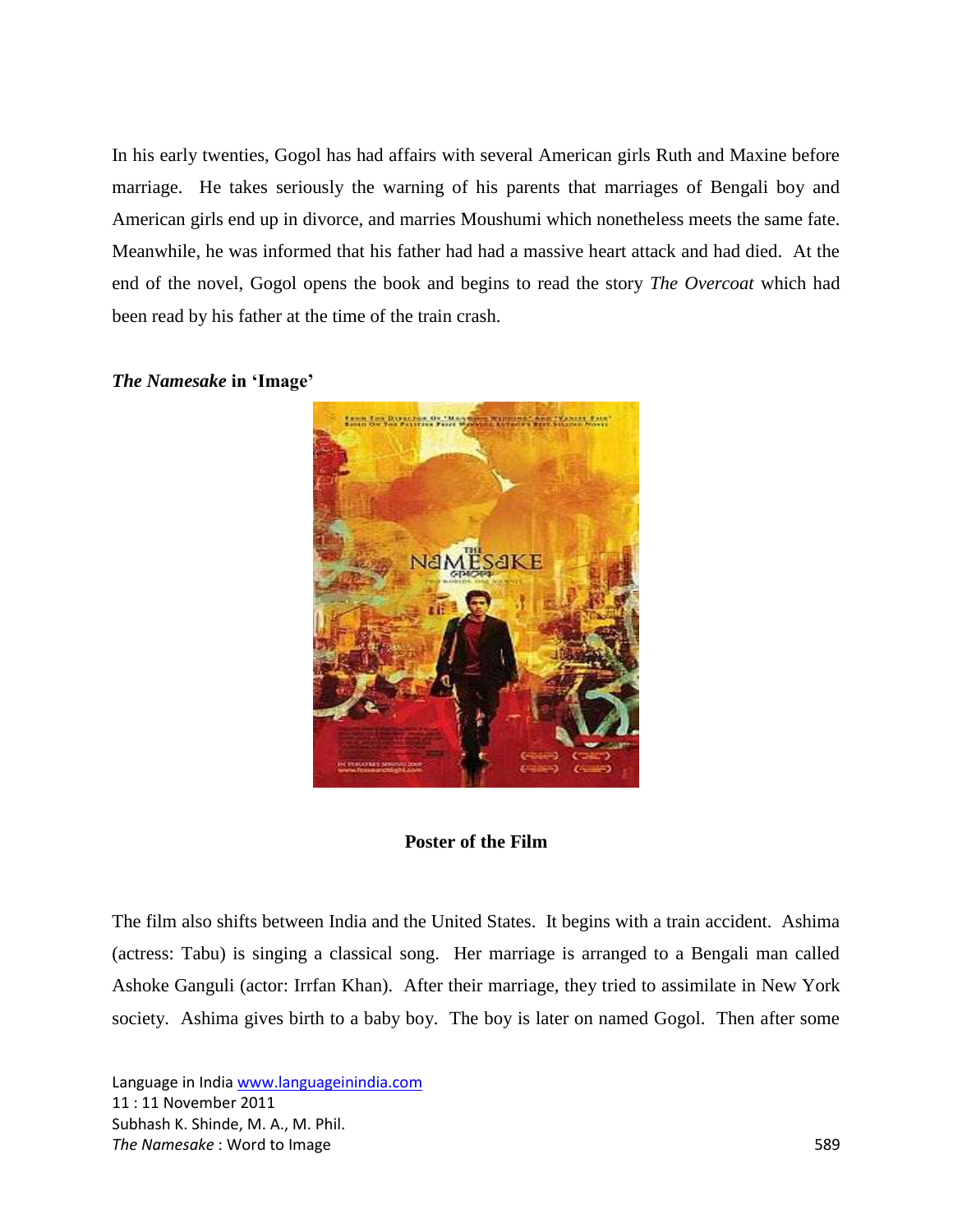years Sonia is born. The film shows Gogol"s (actor: Kal Penn) struggle over his name. It explores issues of cultural assimilation and identity.

Ashoke gives a book *The Collected Essays of Nikolai Gogol* to his son and tells him the importance of the book. Gogol neglects this book. He visits the Taj Mahal. He studies to become an architect. He falls in love with Maxine Ratliff (actress: Jacinda Barrett). He enjoyed his life with American blonde girls from the wealthy families.

Ashoke tells his son about the train accident which is shown at the very beginning of the film. His life is saved by sheer luck. He was having a copy of the book *The Overcoat* by Nikolai Gogol. The train meets with an accident and a number of people die. The rescue team finds Ashoke holding the pages of the book and they find him alive. This is a miraculous escape.

Ashoke dies of a heart attack in Ohio. Gogol feels sad. He meets Moushumi Mazumdar (actress: Zuleikha Robinson). They are married and then separated. Gogol remembers the days of his childhood when his father had taken him to the beach. His father was searching a camera-

> "Ashoke: Aray Baba, the camera! It is in the car. All this with no picture, huh? You just have to remember it then. Will you remember this day Gogol? Gogol : How long do you I to remember it? Ashoke: (laughing) Remember it always. Remember that you and I made this journey and went together to a place where there was nowhere left to go." (*The Namesake*, 2007))

Finally, Ashima returns to India and film ends.

## **Comparative Approach to the Novel and the Film**

The novel as well as the film describes the struggles and hardships of the Indian people emigrated to the United States. (http://en.wikipedia.org) Ashima and Ashoke migrate to America and raise their two children Gogol and Sonia. Gogol has to struggle from his awkward name. He finally searches the true story behind the awkward name from his father, who later on faces a severe heart attack and dies. Thus, the novel as well as the film adaptation becomes a geographical as well as a psychological journey of two generations.

Language in Indi[a www.languageinindia.com](http://www.languageinindia.com/) 11 : 11 November 2011 Subhash K. Shinde, M. A., M. Phil. **The Namesake** : Word to Image 590 and the Namesake 590 state 590 state 590 state 590 state 590 state 590 state 590 state 590 state 590 state 590 state 590 state 590 state 590 state 590 state 590 state 590 state 590 state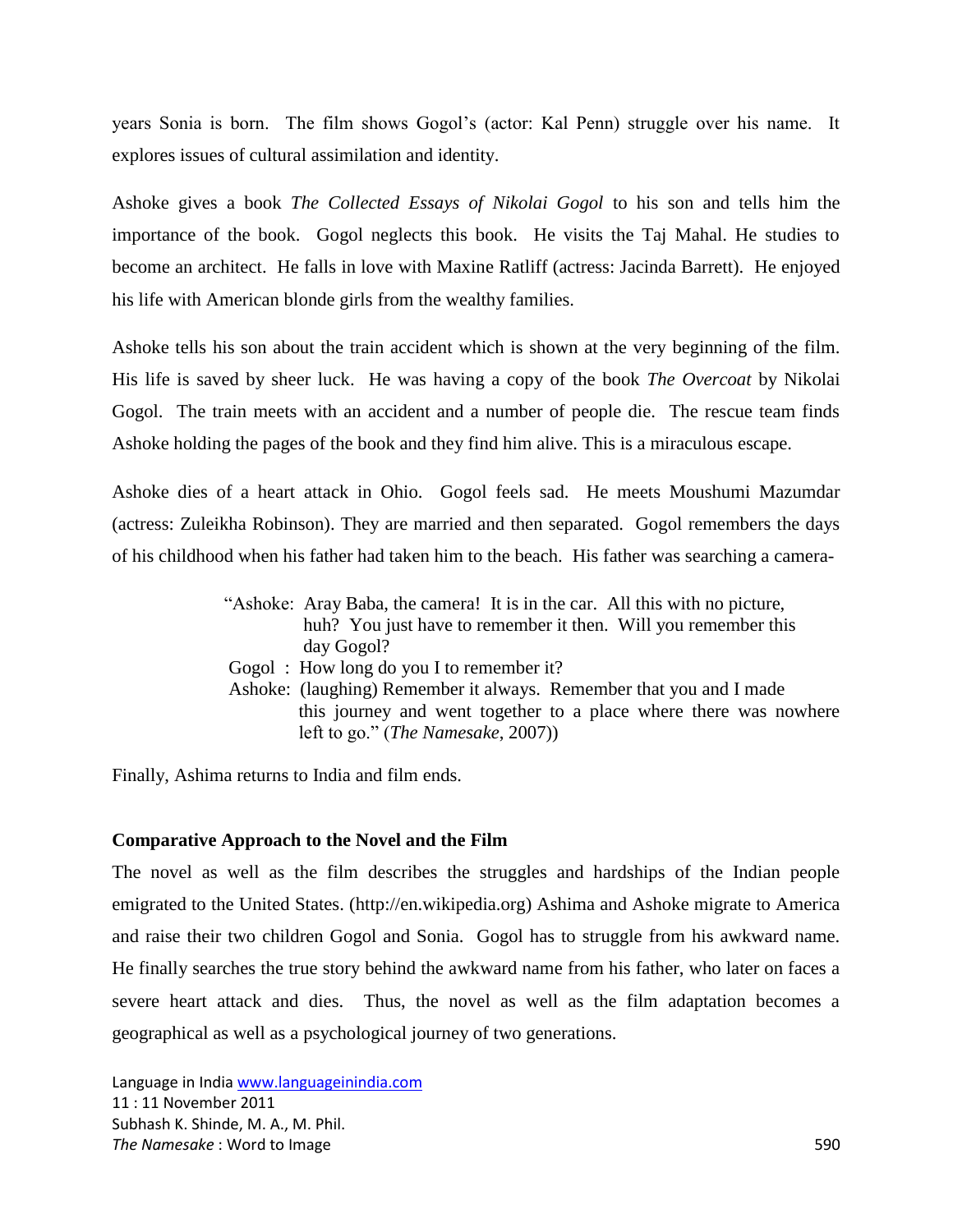*The Namesake* – novel and film are realistic and are capable enough to concentrate any person's attention especially those who have lived long away from their native places. In fact, it is not the very story of the difficulties of the Indian emigrants but it is the universal saga of the modern life.

#### **Film Production**

The film has fifty-six characters in all. The film revolves around its hero Gogol (Kal Penn). Other major characters are Ashima Ganguli (Tabu), Ashoke Ganguli (Irrfan Khan), Maxine Ratliff (Jacinda Barrett) and Moushumi Mazumdar (Zuleikha Robinson). The minor characters are Sonia (actress: Sahira Nair), Ashima"s Mother (actress: Tanusree Shankar), Ashima"s Father (actor: Sabyasachi Chakravarthy), Ashoke"s Father (actor: Tamal Sengupta), Mira Masi (actress: Gargi Mukherjee) and so on. Jhumpa Lahiri also acted in this film as Aunt Jhumpa. The film was produced under the UTV Motion Pictures and Mirabai Films. It is directed by its producer Mira Nair. The screenplay is written by Sooni Taraporevala. Excellent photography is done by Frederick Asc. The film is edited by Allyson Johnson.

The film requires traditional Indian as well as modern American costumes of two generations. This responsibility is carefully handled by Arjun Bhasin. Music of the film must have a pathetic note. There is need for the mixture of the Indian classical music along with the western tinge. The eminent musicians Nitin Sawhney and Linda Cohen carefully accomplish this delicate responsibility. The film also contains the famous old Hindi song "Ye Mera Divanapan Hai" (this is my madness) composed by Shankar Jaikishan.

The film contains visual description of high quality. We find a proper use of camera. The visit of the Gangulis to the Taj Mahal and their conversation with each other at Agra is one of the unforgettable scenes of the film because they provide us with the emotions of nostalgia. Mira Nair has used the flashback technique wisely and skillfully. It is evident from the portrayal of the train accident.

Language in Indi[a www.languageinindia.com](http://www.languageinindia.com/) 11 : 11 November 2011 Subhash K. Shinde, M. A., M. Phil. **The Namesake** : Word to Image 591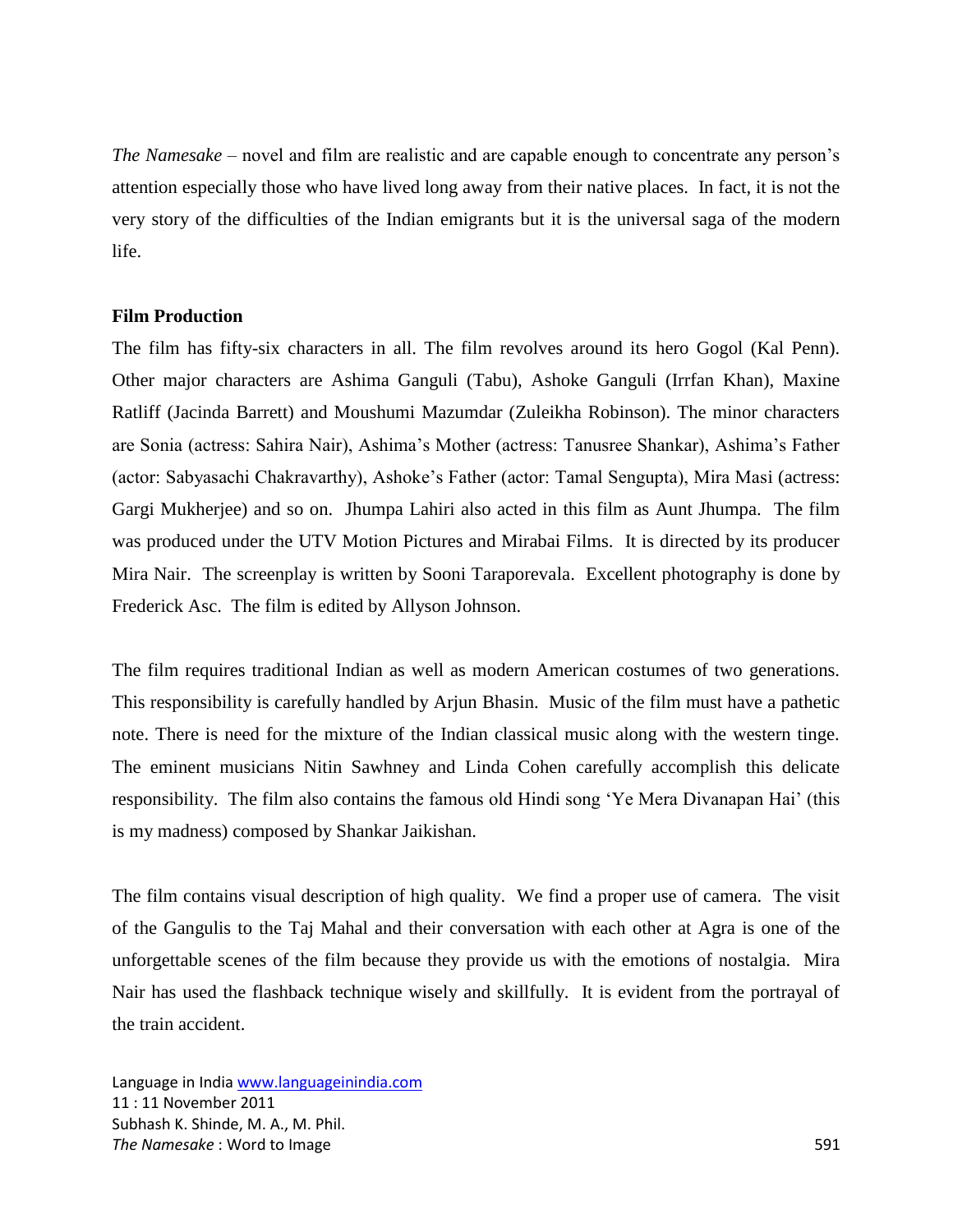#### **Appreciation for the Movie from Around the World**

The people of India as well as of other nations have well accepted the novel. Its film adaptation further made it famous and its popularity reached its peak. The film is produced in English, Bengali, Hindi and French. Along with many awards and nominations, the film won the prestigious International Film Festival Award of Bulgaria. Many leading newspapers, periodicals and film magazines have taken cognizance of its success.

Nikhat Kazmi reviews the film in the entertainment supplement of *The Times of India* March 24, 2007:

India is an idea that lives in the heart and the mind, rather than a land-locked territory; and India is a style of upbringing and attitude that transcends territory. Great performances, an iridescent canvas and a topical theme: *The Namesake* is Mira Nair"s tribute to her *janmabhumi*. [\(http://timesofindia.indiatimes.com\)](http://timesofindia.indiatimes.com/)

## **Creative Elements in the Film** *The Namesake*

Cinematic considerations must be made when a novel is to be successfully adapted to the film. Novel is a lingual medium while film is a visual one. Film provides an abundance of details to the spectators through major changes of light, inflections of colour, music, camera, physical expressions and so on.

The reader has a far more control over the novel than the viewer does over the film.

The novel and the film are different in terms of the structures, perception and the narrative. Hence, no one can really judge the relevance of the novel or film. It may be necessary to deviate from the original story while transforming novels into films. Film adaptation of *The Namesake* is not an exception to this.

Language in Indi[a www.languageinindia.com](http://www.languageinindia.com/) 11 : 11 November 2011 Subhash K. Shinde, M. A., M. Phil. **The Namesake** : Word to Image 592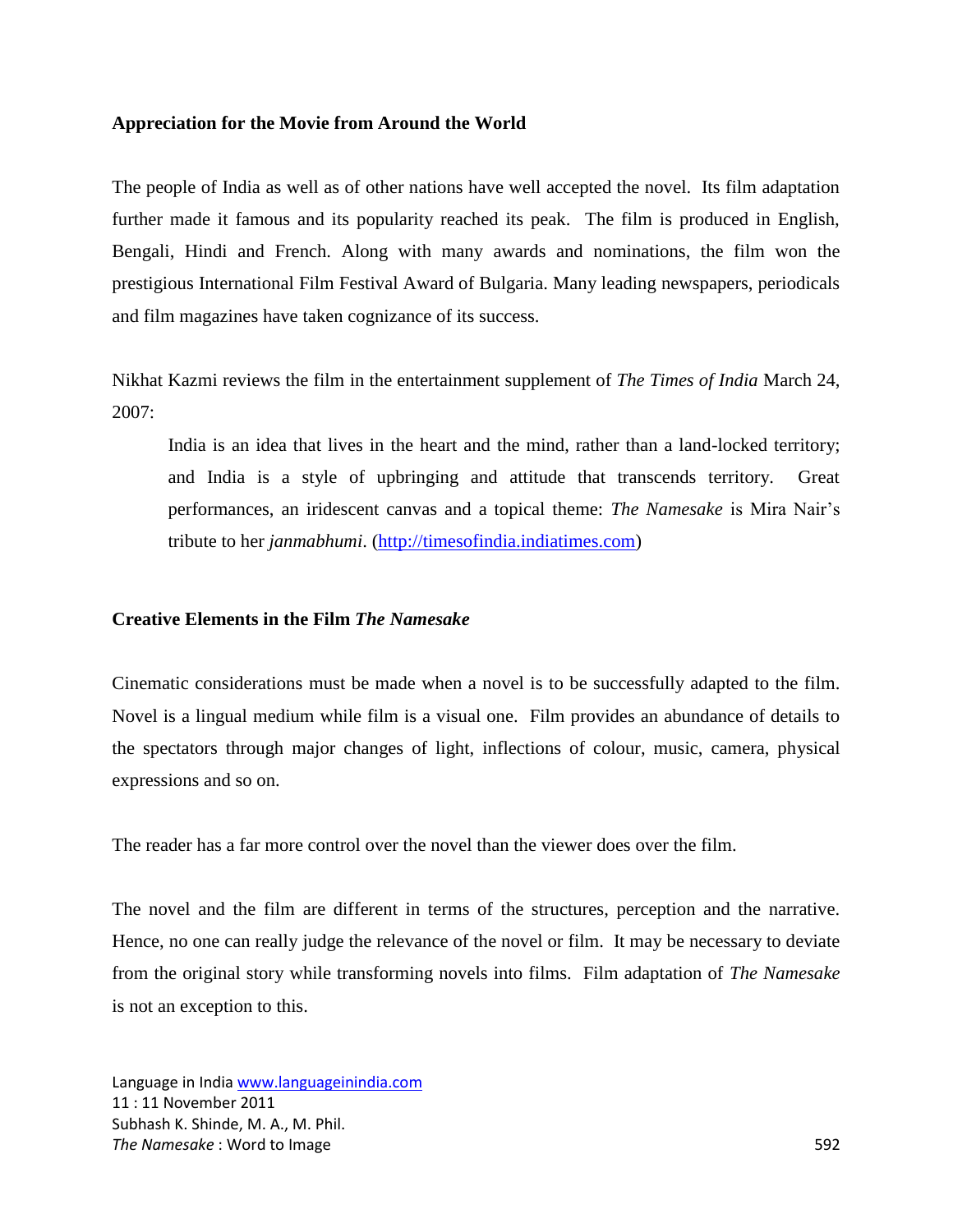Here are certain major deviations in the movie *The Namesake* which are in fact the creation of the film producer:

- 1. The novel begins with Ashima Ganguli standing in her kitchen. She is at the verge of her first pregnancy. The film begins with a train accident which Ashoke faces.
- 2. The novel carefully gives us the description of the Montgomeries who were the first neighbours of the Gangulis in the United States. In the film, such important events are omitted.
- 3. In the novel, Ashima sends letters to her relatives and friends. In the film, she sends the letters alongwith photographs.
- 4. The novel describes the Rice Ceremony of Gogol. The film describes the Rice Ceremony of Sonia.
- 5. The novel describes Gogol"s relationship with Kim and Ruth. The film has omitted the important characters Kim and Ruth.
- 6. The novel describes premarital relations of Moushumi with her boyfriend Dimitri. The film has omitted the important character of Dimitri and instead given us the character of Pierre.
- 7. The events in the novel are concentrated in Cambridge, Boston, Yale, New York, Ohio, New Hampshire and some scenes are related to India. The film is only centered in an around New York and some scenes are related to India.
- 8. The novel ends with an event when we find Gogol reading the short stories of Nikolai Gogol. The film ends with an important scene when we find Ashima practicing Indian classical vocal at Calcutta.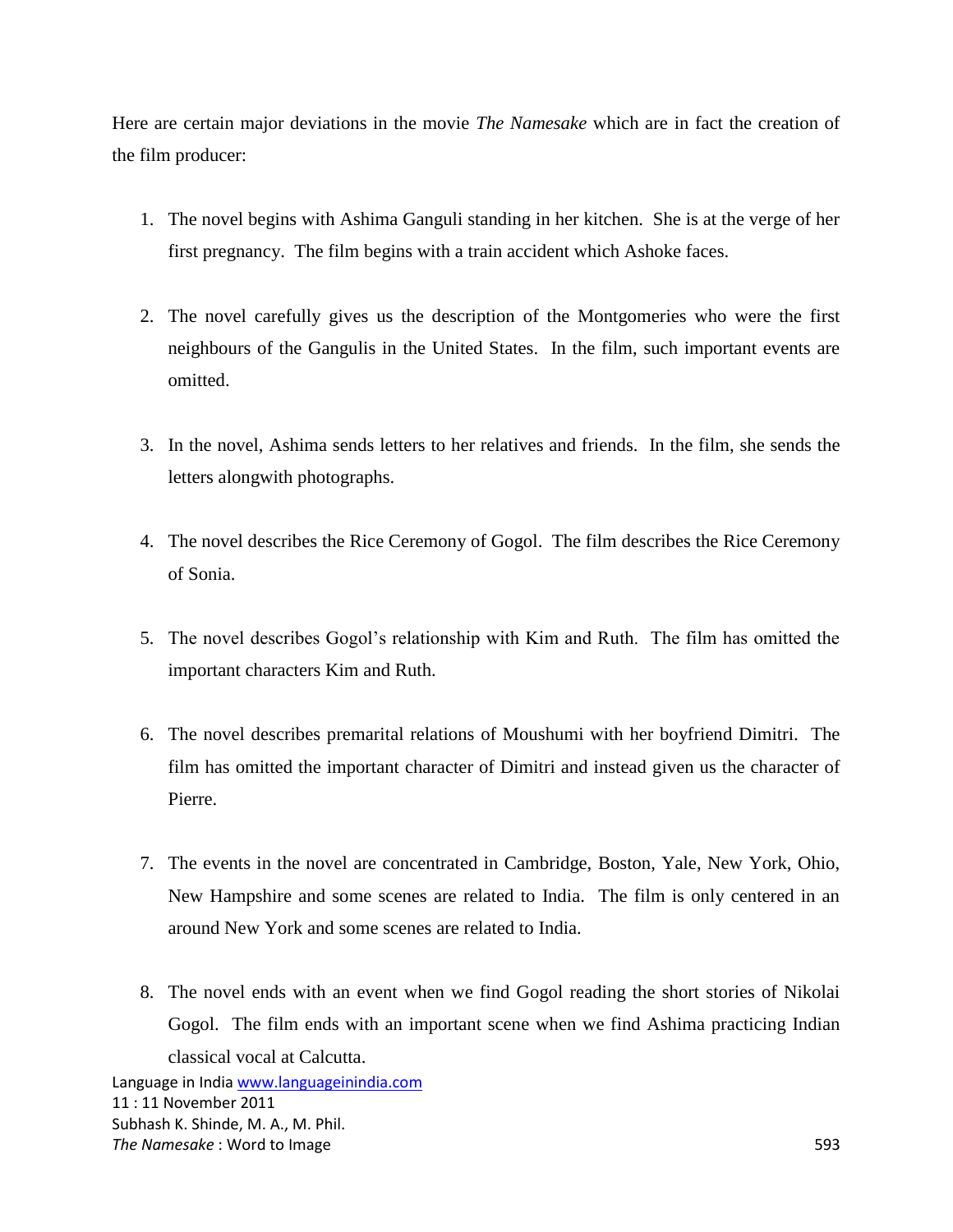The film adaptation aptly portrays the central theme of migration like the original novel.

# **Mira Nair's 'Tribute to her Motherland'**

Mira Nair is an acclaimed Indian filmmaker. She has taken into account human lives and relationships in the world. *The Namesake* is the most remarkable film of Mira Nair to date. She has used the audio-visual facility effectively. All the characters in the film are effectively carved out as compared to the novel. Both Nair and Lahiri express the emotions which are well-known to the people of Indian Diaspora.

The film is warmly received by the viewers from all corners of the world. Indian people have now practically reached to all the countries of the world. They peacefully try to assimilate themselves in the respective foreign societies. They constantly remember their motherland and their culture. Lahiri has certainly depicted the culture conflict in her literary pieces. There is more to study the difficulties people of India origin face in France, China, Germany, Russia, England, South Africa and the Arab Countries.

## **References**

==================================================================

Bandi, Raghu Ram. *Adapting Novels into Films*. Delhi: Prestige Books, 2009.

http://en.wikipedia.org/wiki/The\_Namesake

Kazmi, Nikhat. Rev. *The Namesake*. 24 March 2007<http://timesofindia. indiatimes.com/ entertainment/movie-reviews/english/The-Namesake/moviereview/1802655.cms>.

Lahiri, Jhumpa. *The Namesake*. New Delhi: Harper Collins Publishers, 2006.

Language in Indi[a www.languageinindia.com](http://www.languageinindia.com/) 11 : 11 November 2011 Subhash K. Shinde, M. A., M. Phil. **The Namesake** : Word to Image 594 *The Namesake*. Dir. Mira Nair. Adapt. Sooni Taraporevala. Perf. Irrfan Khan, Tabu, Kal